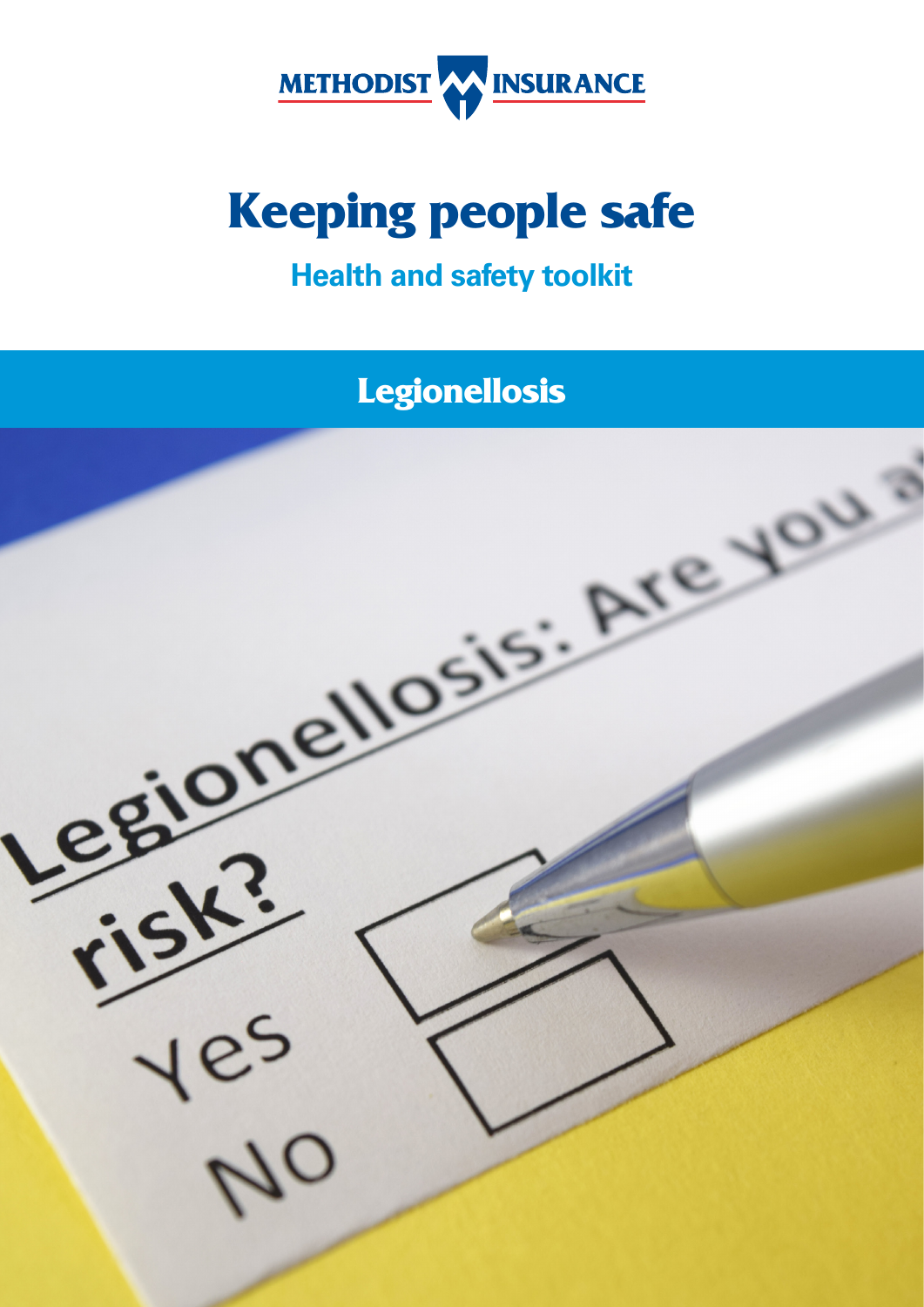## **Legionellosis**

Legionellosis is a collective term for diseases caused by legionella bacteria including the most serious Legionnaires' disease. These bacteria are common in natural water sources such as rivers, lakes and reservoirs. As a result of this, they may contaminate and grow in purpose-built water systems such as hot and cold water systems.

Legionnaires' disease is a potentially fatal form of pneumonia. It is contracted by inhaling small droplets of water (aerosols) suspended in the air which contain the bacteria. There is potential for anyone to be susceptible to this infection, however, the risk increases with age and some people are more prone than others. This includes people over 45 years of age, smokers and those suffering from chronic respiratory or kidney disease, diabetes, lung or heart disease, or those with an impaired immune system.

In church buildings, the risk from legionella bacteria is usually very low. However, there could be some instances where it is increased, which are more frequently found in larger church buildings. For example, if there are air conditioners and humidifers; dead legs (dead end pipes) or long runs of pipe work containing warm water in the system; or indoor ornamental fountains and showers. There are simple precautions that you can take to help control the risk of bacterial growth, and protect the people working in or using your premises

### **Legal requirements**

Depending on your own particular circumstances, you may have a range of duties under health and safety law. For example, if someone is injured you may need to show that you have met your duty of care.

In addition to this, if you are an employer you must comply with more specific health and safety law as well. This includes the Control of Substances Hazardous to Health Regulations.

Broadly, these require employers to:

- complete, record and revise (where necessary) a specific risk assessment to identify what precautions are needed
- take action to eliminate hazardous substances altogether where this is possible
- implement suitable precautions where exposure to hazardous substances cannot be eliminated
- make sure that these precautions are taken and are properly maintained, with some needing to be examined and tested at specifed intervals
- provide information and training to any employees and volunteers on what they need to do.

Even if you are not an employer, but control non-domestic premises (e.g. a church or church hall) you will still have to manage any risk presented by legionella bacteria.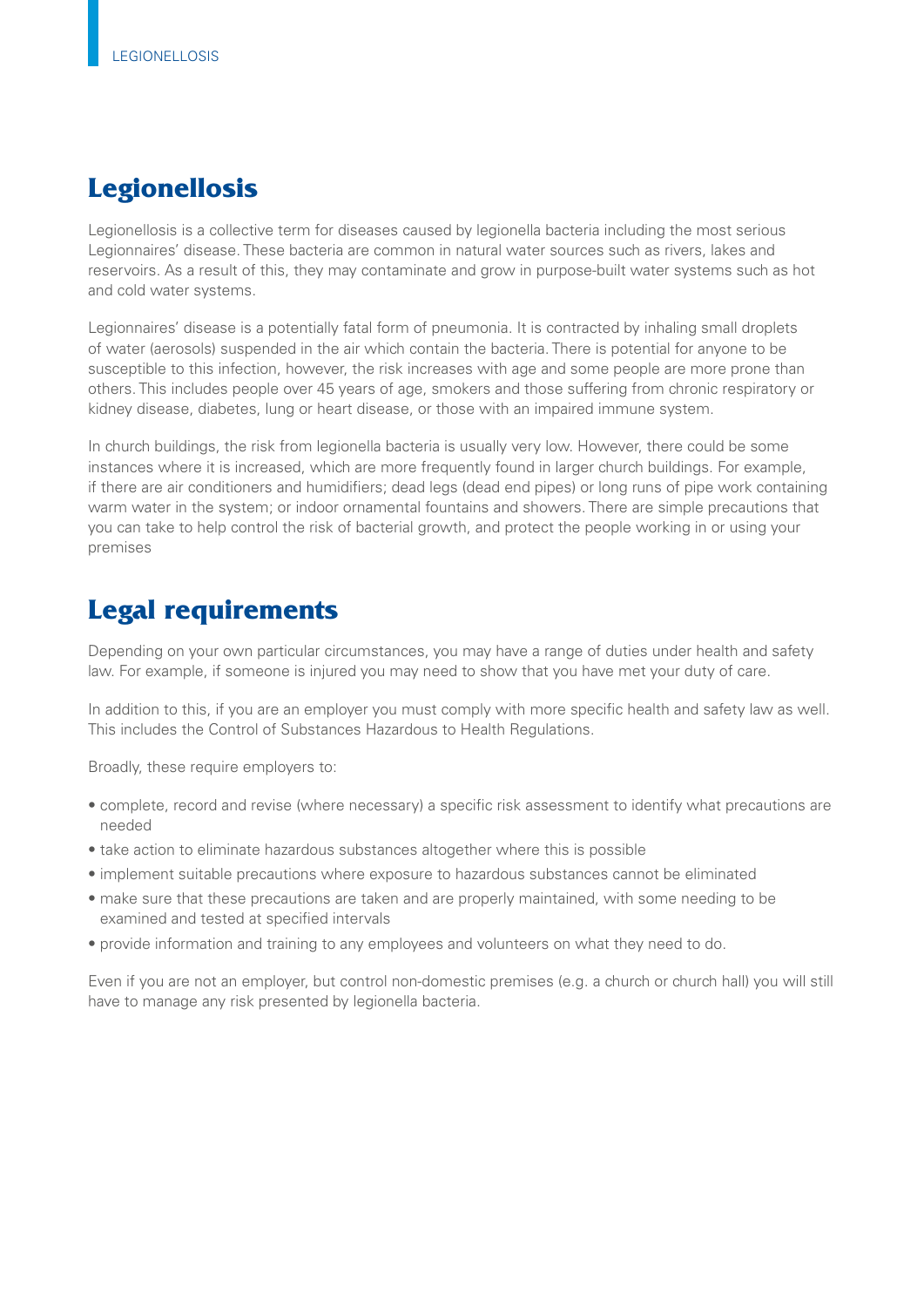# **Hazards to look out for\***

Typical hazards include:

- water stored or re-circulated as part of the water system
- water temperatures in all or parts of the system between 20–45 °C
- sources of nutrients such as rust, sludge, scale and organic matter that encourage bacterial growth
- water droplets being produced and dispersed over a wide area (e.g. showers, ornamental fountains)
- employees, volunteers and visitors who are more susceptible to infection (through age, illness, a weakened immune system etc.) who could be exposed to contaminated water droplets
- the use of humidifers and air conditioning equipment.

### **Precautions you can take\***

Typical precautions include:

- avoiding water temperatures and conditions that favour the growth of legionella
- ensuring that the release of water spray is properly controlled
- making sure water cannot stagnate anywhere in the system by keeping pipe lengths as short as possible and removing redundant pipework
- keeping the water system and water in it clean, avoiding materials that encourage the growth of legionella
- treating water to control the growth of legionella or limit its ability to grow
- arranging for air conditioning units and humidifers to be cleaned and serviced regularly in line with manufacturers' recommendations
- de-scaling shower heads and running showers periodically.
- \* This list is not exhaustive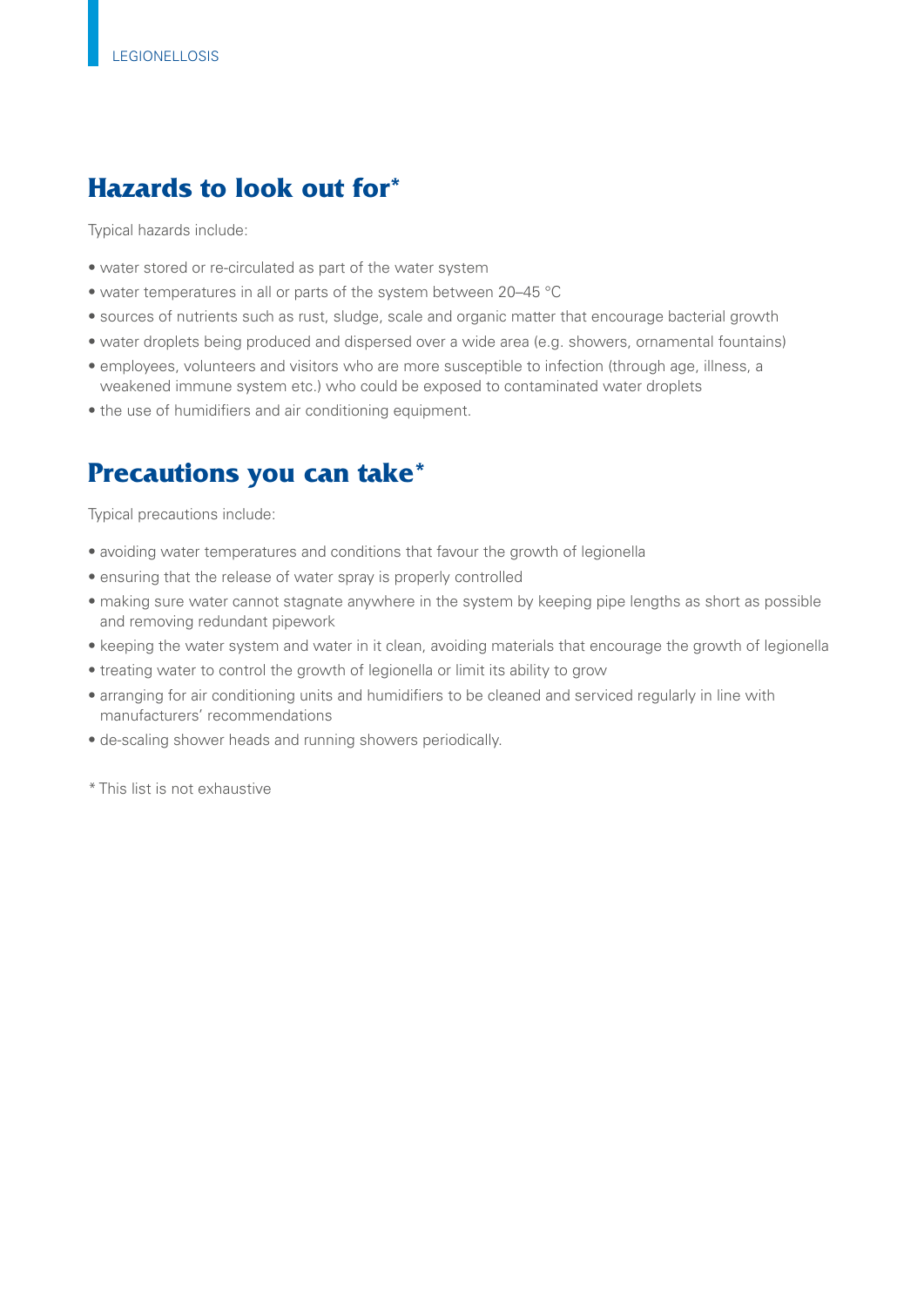# **Making a start**

| <b>Action</b> |                                                                                   | Guidance                                                                                                                                                                                                                                                                                                                                   |
|---------------|-----------------------------------------------------------------------------------|--------------------------------------------------------------------------------------------------------------------------------------------------------------------------------------------------------------------------------------------------------------------------------------------------------------------------------------------|
| 1.            | Decide if there is a risk from<br>legionella bacteria in your<br>church premises. | The hazards outlined above highlight circumstances where<br>there is a reasonably foreseeable legionella risk in water<br>systems. It is not exhaustive and other factors may need<br>to be considered depending upon your own particular<br>circumstances.                                                                                |
|               |                                                                                   | Many churches will have a simple, domestic-type, hot<br>and cold water system. However, these can vary in size,<br>scale and complexity. All can present a foreseeable risk of<br>exposure to legionella. Further information on managing the<br>risk from these systems can be found at www.hse.gov.uk/<br>legionnaires/hot-and-cold.htm. |
|               |                                                                                   | In many cases, the risk will be low, particularly where:                                                                                                                                                                                                                                                                                   |
|               |                                                                                   | • the building is small without individuals especially 'at risk'<br>from legionella bacteria                                                                                                                                                                                                                                               |
|               |                                                                                   | • daily water usage is inevitable and sufficient to turn over the<br>entire system                                                                                                                                                                                                                                                         |
|               |                                                                                   | • cold water is directly from a wholesome mains supply (no<br>stored water tanks)                                                                                                                                                                                                                                                          |
|               |                                                                                   | hot water is fed from instantaneous heaters or low volume<br>water heaters (supplying outlets at 50 °C)                                                                                                                                                                                                                                    |
|               |                                                                                   | the only outlets are toilets and hand wash basins (i.e. no<br>$\bullet$<br>showers).                                                                                                                                                                                                                                                       |
|               |                                                                                   | Where simple checks show that the risk is low and being<br>properly managed, you may need to take no further action.                                                                                                                                                                                                                       |
|               |                                                                                   | Other systems may present a risk of exposure as well<br>e.g. humidifiers, indoor ornamental fountains etc. Here,<br>the additional guidance provided at www.hse.gov.uk/<br>legionnaires/risk-systems.htm will be of use in managing<br>any risk posed by them.                                                                             |
|               |                                                                                   | In some cases, you may need to formally assess any risk of<br>exposure from water systems on the premises and identify<br>any precautions that might be required. You may need the help<br>of someone who is competent to complete the assessment<br>for you.                                                                              |
|               |                                                                                   | Continued                                                                                                                                                                                                                                                                                                                                  |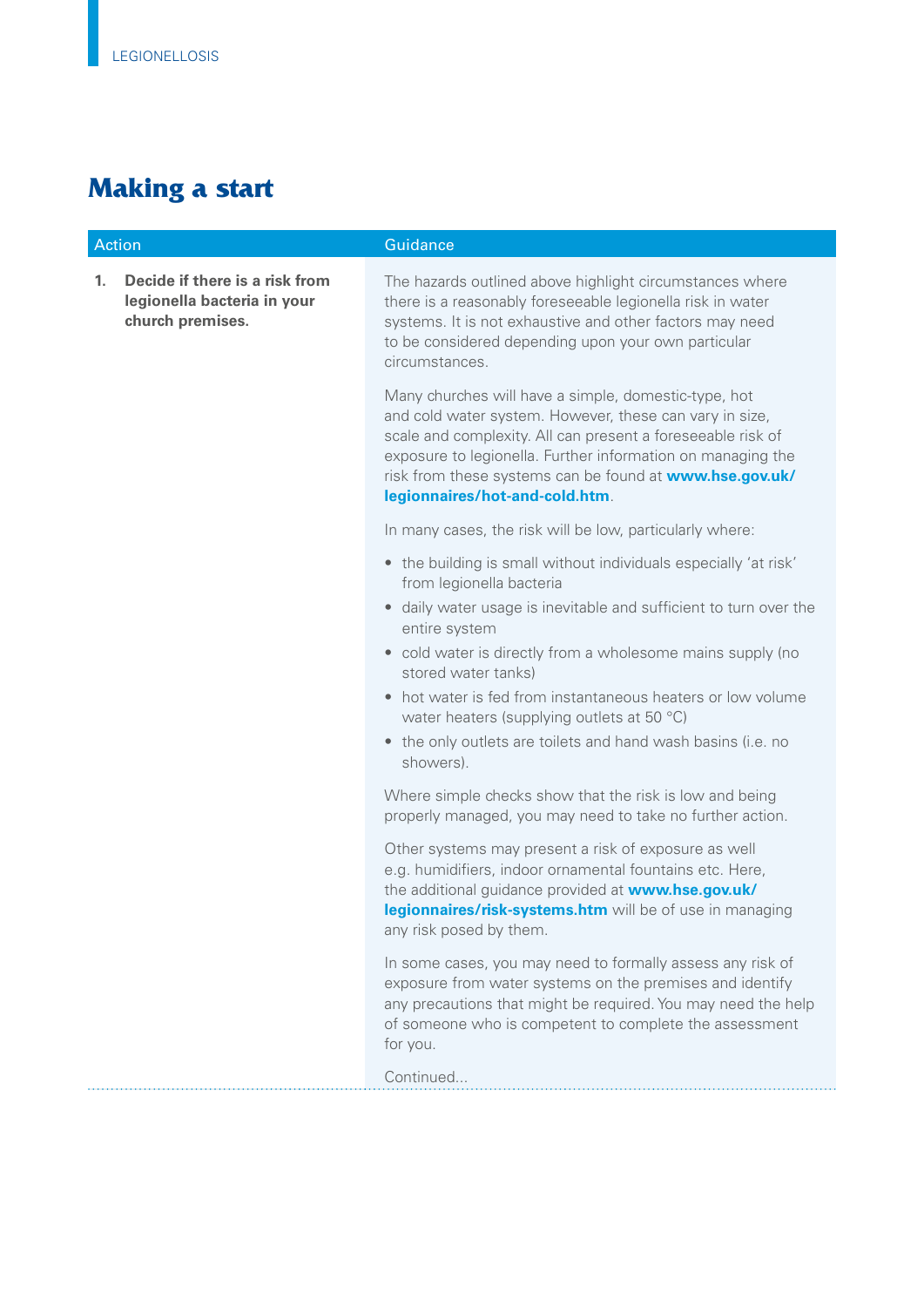| <b>Action</b>                                                             | Guidance                                                                                                                                                                                                                                                                                                                                                                                                                                                                                                                                                                                                                                                                                                                                                                                                                 |
|---------------------------------------------------------------------------|--------------------------------------------------------------------------------------------------------------------------------------------------------------------------------------------------------------------------------------------------------------------------------------------------------------------------------------------------------------------------------------------------------------------------------------------------------------------------------------------------------------------------------------------------------------------------------------------------------------------------------------------------------------------------------------------------------------------------------------------------------------------------------------------------------------------------|
|                                                                           | In completing the assessment, you may need to consider:                                                                                                                                                                                                                                                                                                                                                                                                                                                                                                                                                                                                                                                                                                                                                                  |
|                                                                           | • the source of system supply water, e.g. whether from a<br>mains supply or not                                                                                                                                                                                                                                                                                                                                                                                                                                                                                                                                                                                                                                                                                                                                          |
|                                                                           | possible sources of contamination of the supply water in<br>the premises before it reaches the cold water storage tank<br>• the normal plant operating characteristics<br>• unusual, but reasonably foreseeable operating conditions,<br>e.g. breakdowns<br>• any means of disinfection in use<br>• the review of any current control measures<br>• the local environment.<br>It is important to review your assessment regularly in case<br>of any changes in your system, and specifically if there is a<br>reason to suspect it is no longer valid.<br>Other systems may present a risk of exposure as well<br>e.g. humidifiers, indoor ornamental fountains etc. Here,<br>the additional guidance provided at www.hse.gov.uk/<br>legionnaires/risk-systems.htm will be of use in managing<br>any risk posed by them. |
| Implement any additional<br>2.<br>precautions that might be<br>necessary. | These should ensure that your water system is operated and<br>maintained under conditions that prevent or adequately control<br>the growth of legionella bacteria.                                                                                                                                                                                                                                                                                                                                                                                                                                                                                                                                                                                                                                                       |
|                                                                           | If you identify a risk that you are unable to prevent, you must<br>put in place a plan (referred to as a written control scheme)<br>that will help you manage this. This should describe:                                                                                                                                                                                                                                                                                                                                                                                                                                                                                                                                                                                                                                |
|                                                                           | • your system, e.g. develop a schematic diagram<br>• who is responsible for carrying out the assessment and<br>managing its implementation                                                                                                                                                                                                                                                                                                                                                                                                                                                                                                                                                                                                                                                                               |
|                                                                           | • the safe and correct operation of your system<br>• what control methods and other precautions you will be<br>using<br>• what checks will be carried out, and how often will they be                                                                                                                                                                                                                                                                                                                                                                                                                                                                                                                                                                                                                                    |
|                                                                           | carried out, to ensure the controls remain effective.<br>You should also monitor any control measures applied and<br>keep records of these and other actions taken, such as<br>maintenance or repair work.                                                                                                                                                                                                                                                                                                                                                                                                                                                                                                                                                                                                               |
|                                                                           | Continued                                                                                                                                                                                                                                                                                                                                                                                                                                                                                                                                                                                                                                                                                                                                                                                                                |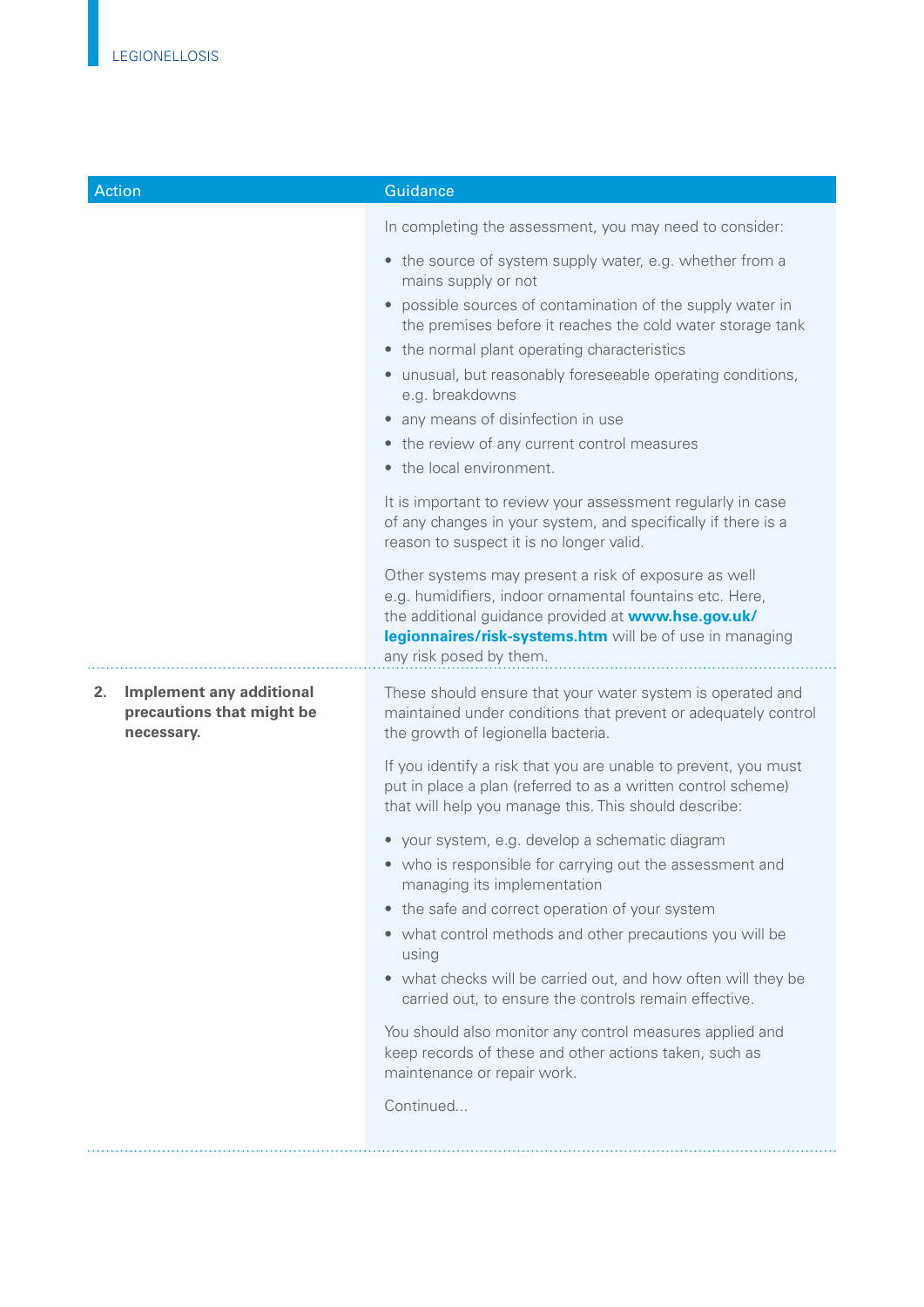| <b>Action</b> |                                                                                                                                                                                                                                                              | Guidance                                                                                                                                                                                                                                                                                                                                                                                                                                                                                                |
|---------------|--------------------------------------------------------------------------------------------------------------------------------------------------------------------------------------------------------------------------------------------------------------|---------------------------------------------------------------------------------------------------------------------------------------------------------------------------------------------------------------------------------------------------------------------------------------------------------------------------------------------------------------------------------------------------------------------------------------------------------------------------------------------------------|
|               |                                                                                                                                                                                                                                                              | If you decide to employ contractors to carry out water<br>treatment or other work, you should check that they can do<br>this to the standard needed. You should also check that they<br>have adequate insurance to cover the work they are being<br>asked to perform.                                                                                                                                                                                                                                   |
| 3.            | <b>Ensure that any employee or</b><br>volunteers with any specific<br>role to play in maintaining<br>water systems or monitoring<br>them know how to do this<br>safely.<br>Make a note of any information<br>or training that is provided to<br>individuals. | Any persons involved in the control of legionella (such as<br>monitoring, flushing, fitting and maintaining water systems)<br>must be appropriately trained.<br>The level of training required will depend on the complexity of<br>the systems involved and the tasks required of them. This may<br>include information, instruction and training on the significant<br>findings of any risk assessment and the precautions to be<br>taken. This may need to be reviewed where circumstances<br>change. |
| 4.            | Keep records of what you have<br>done.                                                                                                                                                                                                                       | If you are an employer, you should keep a record of any risk<br>assessment that you make.<br>You may also want to keep a number of other records. Further<br>guidance is available at www.hse.gov.uk/legionnaires/what-<br>you-must-do.htm.<br>Records should be kept whilst they are current and for a<br>period of at least two years afterwards. Records of any<br>monitoring, inspection, test or check should be kept for at<br>least five years.                                                  |
| 5.            | <b>Document your arrangements</b><br>and responsibilities for<br>legionella.<br><b>Review these where you</b><br>suspect that they are no longer<br>valid.                                                                                                   | If you have prepared a health and safety policy, record these<br>as part of it.<br>You can use our Church Health and Safety Policy template if<br>haven't done this and need one to comply with health and<br>safety law.                                                                                                                                                                                                                                                                               |